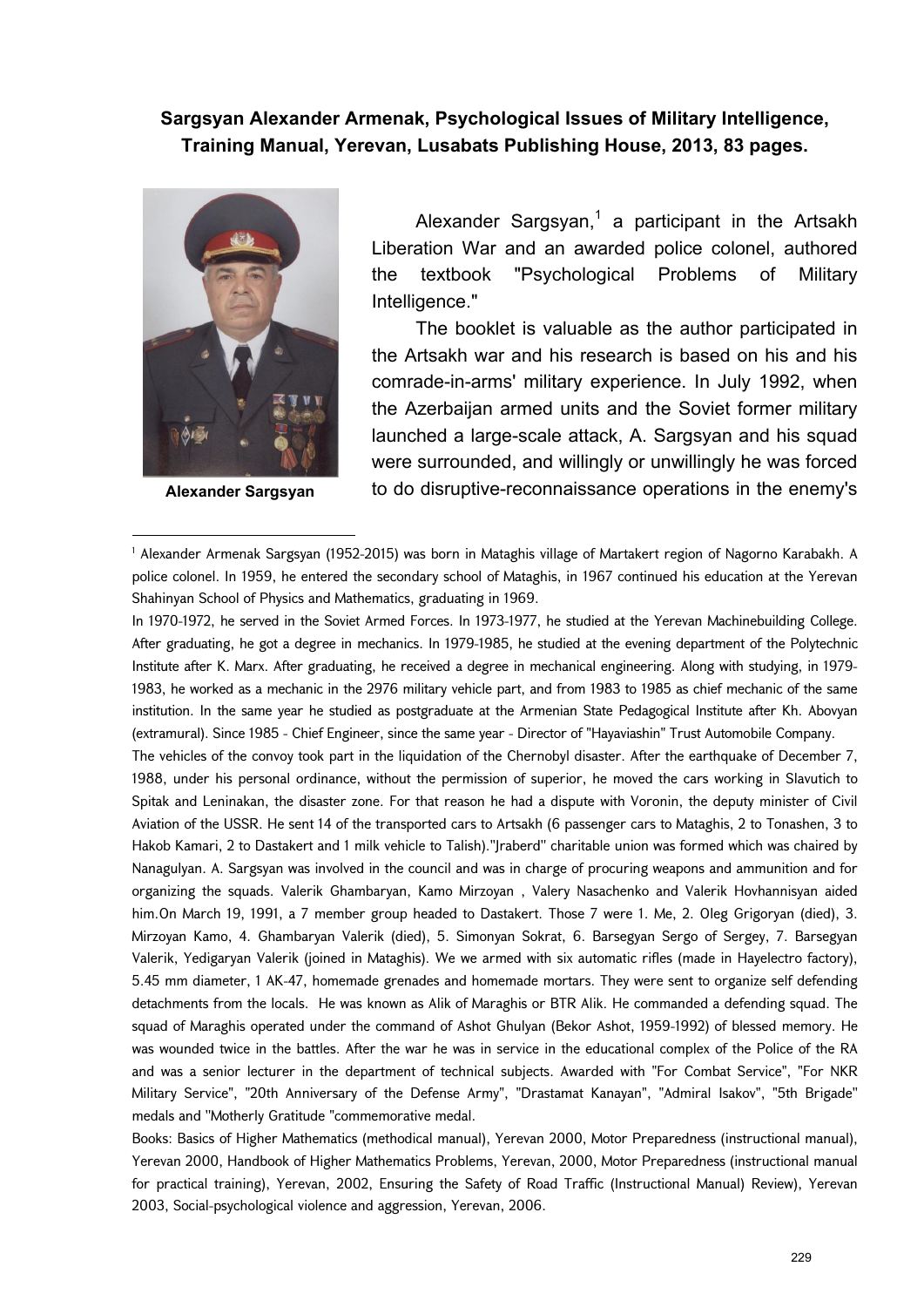$rear<sup>2</sup>$ It must be stated that nowadays little research is available that combines theoretical and practical knowledge.

In the preface of the research, A. Sargsyan substantiates the goals and objectives of the research. Notwithstanding the fact that modern armed forces are equipped with the latest military equipment and various apparatus, the significance of the human factor should not be diminished as the importance of a military operation largely depends on it.



From right to left: Ruslan Marandyan, Ruben Sahakyan and Alexander Sargsyan

During combat operations and combat protection, many factors affect a soldier, including a scout that in some cases can contribute to the increase of combat capabilities, and in some cases to a decrease. Any military operation, no matter how carefully and in detail planned, is subject to change. "Modern warfare imposes extreme tension on the soldier's physical and psychological capabilities. First of all, the war is an emergency situation, which is a real threat to life."<sup>3</sup> Any operation is constantly subject to change. According to Sargsyan, "even any military plan, no matter how genius it is,

 $2$  In the rear of the enemy, three trucks carrying 14 tons of fuel were destroyed. A. Sargsyan remembers. "We were reconciled to death. My health was getting worse as time went on. We had no problem with water, because there were springs all around us. The food problem was serious. We gathered wheat from the fields, but as we could not light a fire to roast the wheat, we filled the holes in the stones with water, left the wheat there for 4 to 5 hours to swell, and then we ate it. In addition, there was a glycyrrhiza plant, which was 20 times sweeter than sugar, and we used this as a food, as well. We treated the wounds with a plant called capparis, which disinfected the wounds well. Uncle Ohan taught us all these wisdoms. During the First World War he was a volunteer and fought in Andranik's volunteer detachment " $(A.$  Sargsyan told us this information  $- R.S.$ ).

<sup>&</sup>lt;sup>3</sup> Sargsyan Al. A., Psychological Issues of Military Intelligence. Textbook, Yerevan, Lusabats Publishing House, 2013: 8.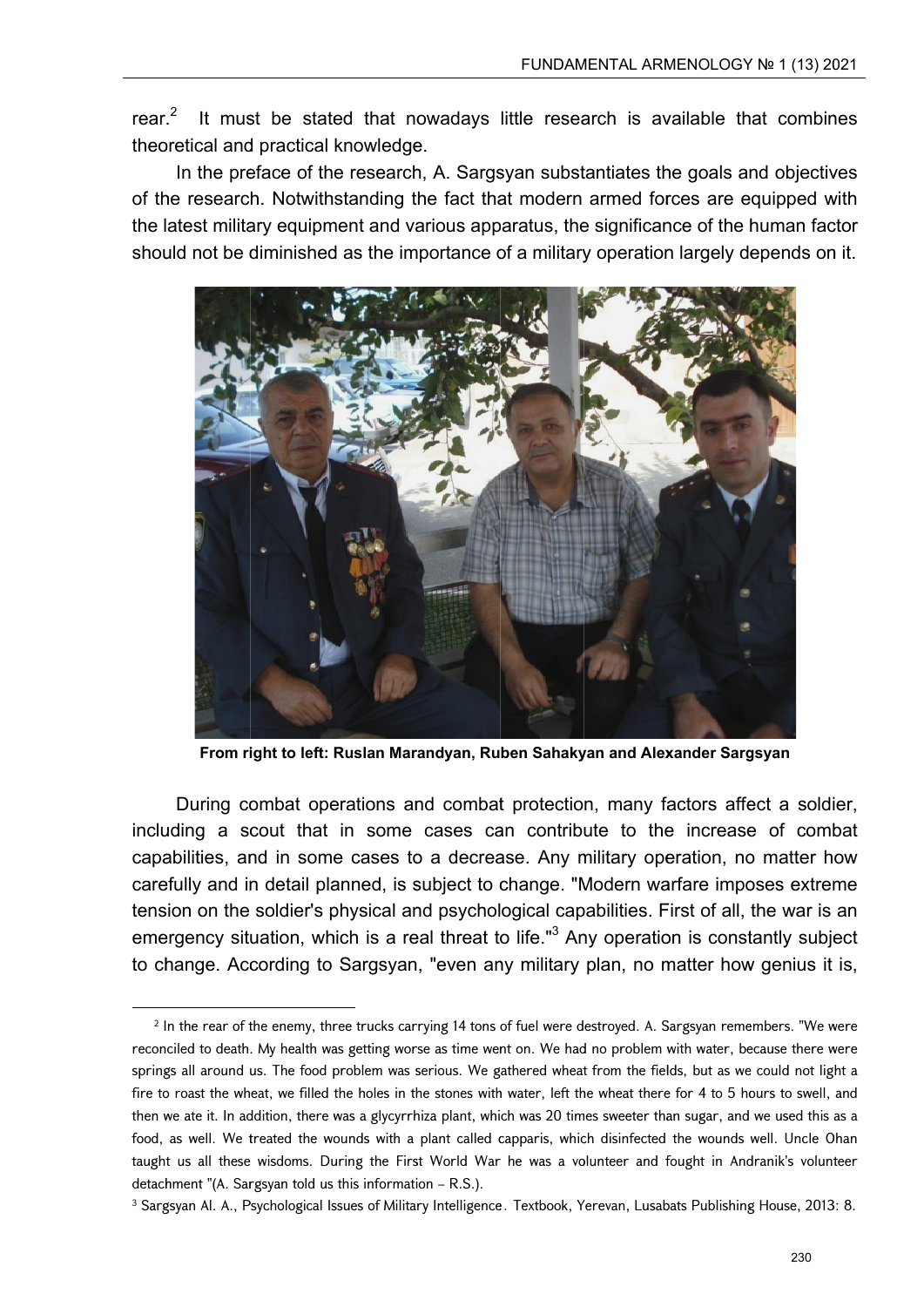cannot predict changes in the mental world of a soldier during the fights." (p.8). It follows from that "it is necessary to have a psychological model of combat." (p.9).

Based on this, A. Sargsyan highlights the role of military psychologists. The need for such a specialist has long been acknowledged ''in several countries where universities of military psychology exist, and special psychology subdivisions are successfully functioning in the armed forces." (p.6). Therefore, the armed forces cannot function effectively without psychological service.

The author examines the manifestation of fear in combat situations. According to him, one cannot unequivocally claim that fear is a purely negative emotion: ''It has its positive aspects, as well. The phenomenon we call caution in reality is a mild manifestation of fear necessary for every person, especially the soldier. However, the highest degree of the fear is not expressed on the battlefield, as in such situations any soldier sees his comrades-in-arms by his side. The image changes dramatically when we speak about a field of military activities, such as intelligence''. (p.40).

In general, fear emerges in situations where a person is not used to acting on his own. ''In the field of psychological training of a scout, great attention should be paid to the development of the ability to act on his own. The most important thing for a scout is to control his own emotions. A military scout, in addition to having comprehensive knowledge, must first of all be endowed with high emotional stability. Of course, emotional stability does not mean the complete absence of fear." (p.13).

It is a priority to train the servicemen involved in the relevant military intelligence unit so that the feeling of fear does not turn into dread. The scout "must take a conscious risk. Only then the fear will not restrain him. A person is not afraid when he knows for the sake of what he is working." (p.16).

In the part of the study "Psychological methods of overcoming fear" A. Sargsyan examines the methods that help the soldier overcome the fear. As a simplest example, he refers to a method used in ancient times.

It is well known that the human psyche is affected by darkness since childhood, which accompanies it throughout life. Why? According to A. Sargsyan, "Darkness conceals the real world from us, we wander in darkness, looking for opportunities to make the environment visible. Uncertainty creates anxiety, which can completely engulf a person, turning him into a weak-willed being." (p.48). Therefore, it is a priority to explain to the scout that darkness is his most loyal ally, as it allows him to act unnoticed in enemy territory.

One of the reasons for fear is obscurity. However, it must be taken into consideration that the same fear pursues the enemy. During relevant conversations or lectures, it is necessary to explain to the scout that the enemy soldiers are more afraid of a scout, "because the scout becomes a hunter" and they become prey. Especially those who are safeguarding must always be careful, because they do not know where or when to expect a surprise attack. On the contrary, a scout plans his actions in advance, even the ways of retreat. This idea should be strengthened in the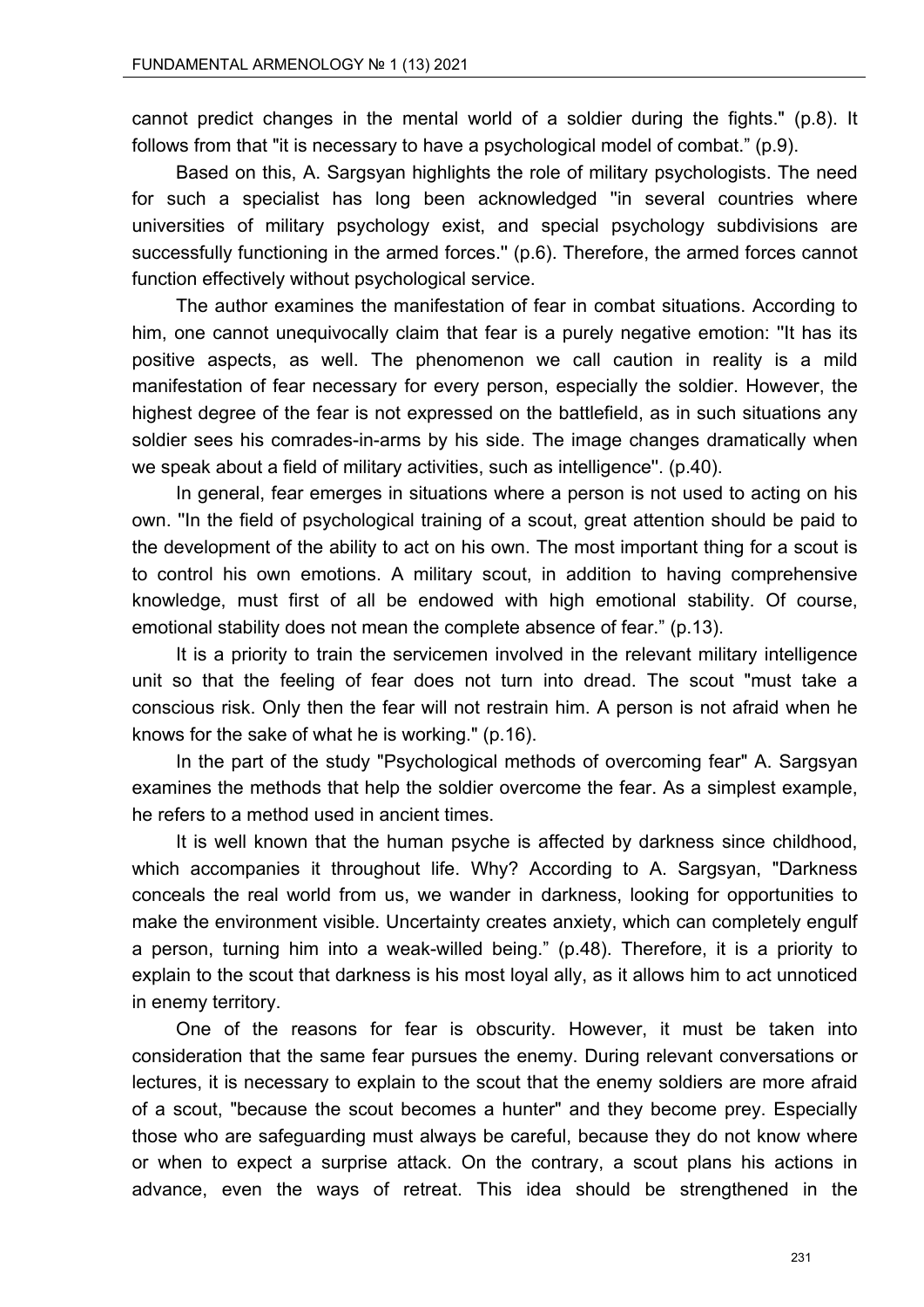consciousness of a military scout. He has many more advantages than the enemy.

As A. Sargsyan correctly states, there is nothing easier than giving advice, therefore it is necessary to apply theoretical knowledge in practice, which will allow overcoming fear.

Colonel A. Sargsyan highlights the maintaining and ensuring the discipline in the Armed Forces. It is not possible to apply civil interpersonal relations in the army. Referring to his combat experience, A. Sargsyan affirms that discipline itself often becomes an effective method of overcoming fear in military units.

In the part of the study "Methods of overcoming negative emotional states" A. Sargsyan examines the ways of overcoming negative emotional states among servicemen. According to him, the most disturbing thing for a soldier is the uncertainty, which causes overstrain and anxiety. "Soldiers prefer to know the truth, whatever it may be." (p.55). It should be noted that Garegin Nzhdeh realized this truth in his time. For a soldier to be psychologically trained, it is necessary to get rid of negative habits, such as unjustified austerity. Under such conditions, an illusion of discipline will be established in the military unit or subdivision.

According to A. Sargsyan, when the Armenian Army was under formation, it was expedient to have a concept of the Armed Forces, and necessary means for it lacked at that time, as the Armenian people were forced to defend themselves from enemy attacks. According to him, first of all, subdivisions of psychological support should be formed, which would "raise the fighting spirit of the servicemen, to eradicate the vicious interpersonal manifestations, to eliminate the dangerous mental states." Of course, those who want to serve in such units should not only have in-depth professional knowledge, but also be familiar with military service from their own experience." (p.56).

The training of a reconnaissance unit for military campaigns begins with setting a military task and which must have several options as the reconnaissance group may encounter unpredictable changes of situation. As colonel A. Sargsyan mentions, "the military task must be of utter importance. For instance, disabling the communication means or the equipment of the enemy, capture "**the language**" (p.78). etc. By and large, the main goal of a task is to carry out disruptive actions in the enemy's rear.

At the same time, in parallel with the main task, there may be additional tasks, such as revealing the location of deployment of enemy military units and equipment, the concentration of the main forces, and so on. It is of utter importance to detect enemy's military reserves, photographing airports, etc.

The reconnaissance group in enemy's territory must always beware of ambushes. According to the author, the so-called "blind ways" – the poorly examined places in enemy's territory - are especially unpredictable (p.74).

The successful implementation of a military task is greatly dependent on how the ways of retreat will be planned and concealed. A. Sargsyan describes several methods of disguising the retreat, interrogating the captives and checking the truthfulness of the extracted information.